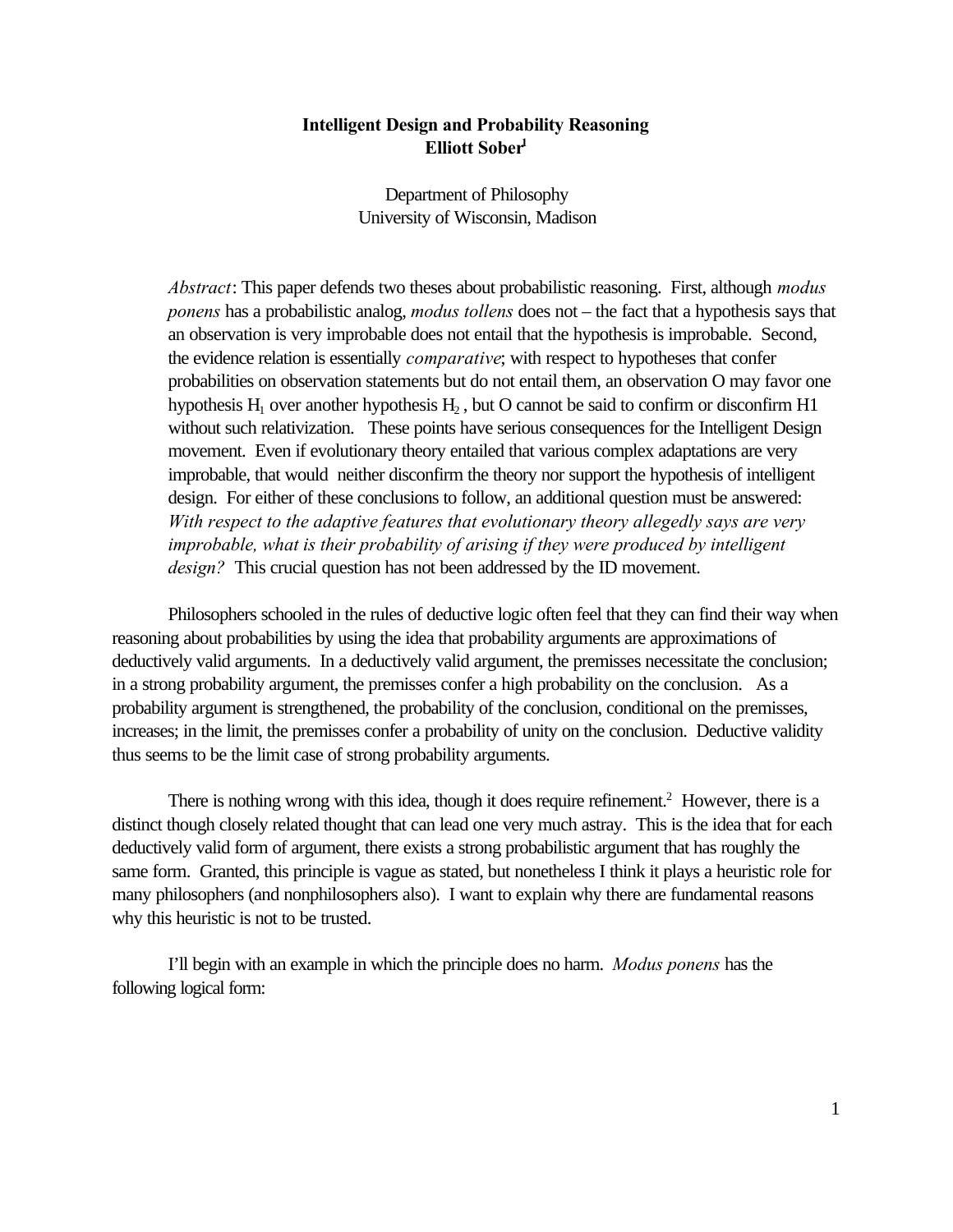(MP) If X then Y X ------------- Y

A probabilistic analog of *modus ponens* can be constructed as follows:

$$
Pr(Y^*X) \text{ is high}
$$
  
X  
p[~~-----~~~~-----~~~~\_\_~~  
Y  
(where p is high)

" $Pr(Y^*X)$ " represents conditional probability (the probability of Y given X) and is standardly defined as Pr(Y&X)/Pr(X). The double line separating premisses and conclusion is meant to indicate that the argument is not deductively valid. The letter "p" that labels this line denotes the probability that the premisses confer on the conclusion.

With some tinkering this pattern of reasoning can be turned into a respectable form of argumentation. My preference is to turn it into a deductively valid argument in which a claim about the probability of Y is deduced. A first step in that direction might be the following:

 $Pr(Y^*X)$  is high X -------------------  $Pr(Y)$  is high

However, this is unsatisfactory as it stands. It is perfectly possible for Y to have a high probability conditional on X, but a low probability unconditionally; Even though it is very probable that the roulette wheel ball landed double-zero on the last spin, given that your honest and visually acute friend told you that this is what happened, it is still unconditionally improbable that the ball landed doublezero. The way forward is to time-index the probability functions:

(Prob-MP)  $Pr_{t_1}(Y^*X)$  is high X ---------------------  $Pr_{t2}(Y)$  is high

We are to imagine that an agent at time  $t_1$  assigns a high value to  $Pr(Y^*X)$ . The agent then learns that X is true; this means that the probability assignment needs to be updated. If X is the total evidence that the agent acquires about Y in the temporal interval separating  $t_1$  and  $t_2$ , then he or she should assign Y a high probability at time  $t_2$ . This is nothing other than the Principle of Conditionalization<sup>3</sup> applied so as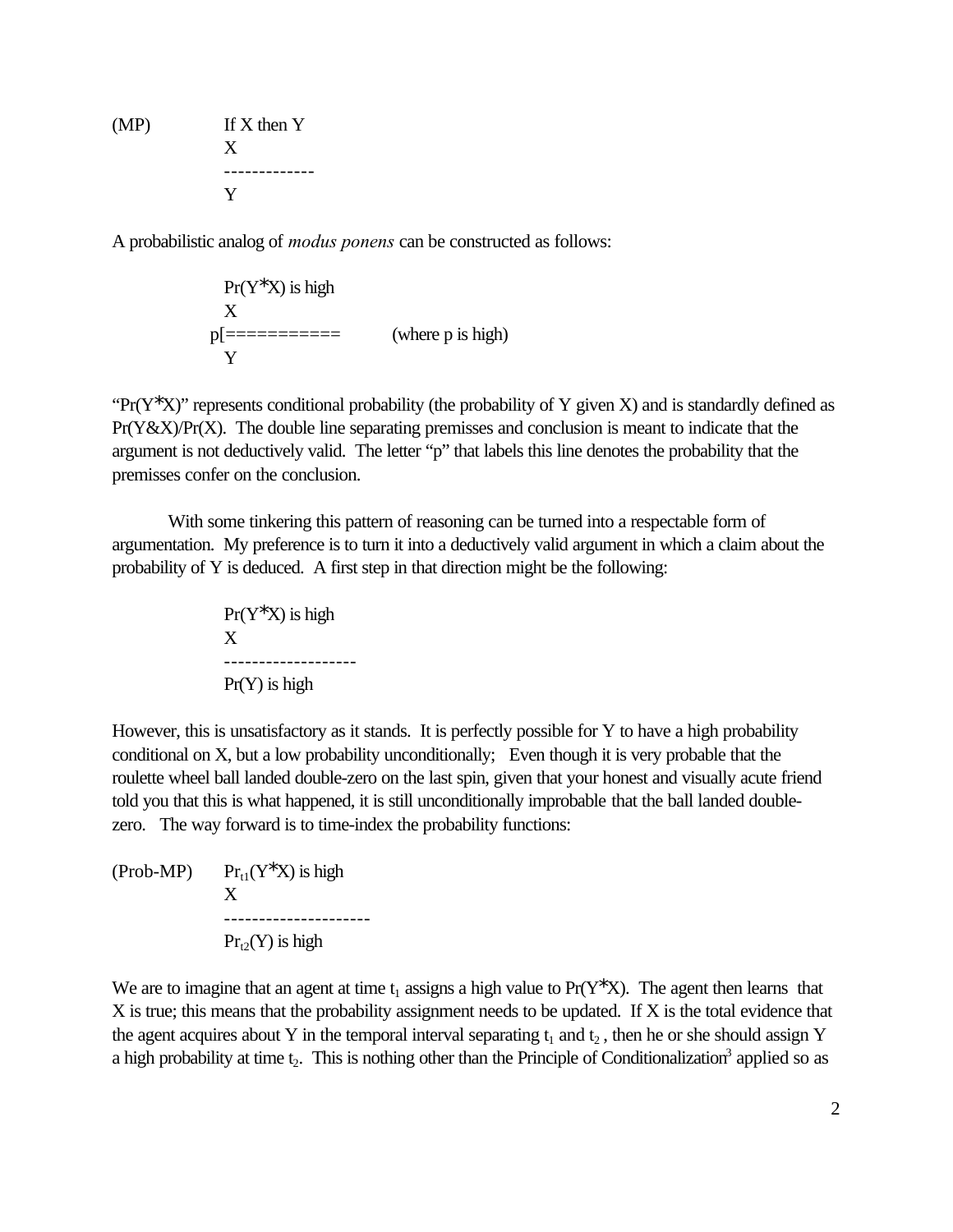to respect the Principle of Total Evidence. I didn't mention either of these in my formulation of (Prob-MP), so a fuller statement of this form of argument should go as follows:

> $Pr_{t1}(Y^*X)$  is high X is the total evidence that the agent acquires between  $t_1$  and  $t_2$ Updating proceeds by conditionalization -------------------  $Pr_{t2}(Y)$  is high

If (Prob-MP) is ok, what is wrong with the heuristic idea that deductively valid arguments have analogs that are probabilistically strong? We need look no farther than *modus tollens*:

(MT) If X then Y not-Y ------------ not-X

If we construct a probabilistic analog of (MT), and assume both the Principle of Conditionalization and the Principle of Total Evidence, we obtain:

(Prob-MT)  $Pr_{t_1}(Y^*X)$  is high not-Y --------------------  $Pr_{t2}(\text{not-X})$  is high

In other words, if a theory  $X$  says that  $Y$  is very probable, and we learn that  $Y$  fails to obtain, then we should conclude that the theory is probably false. Here is an equivalent formulation:

> $Pr_{t1}(not-Y^*X)$  is low not-Y -------------------  $Pr_{t2}(\text{not-X})$  is high

If a theory X says that something probably won't occur, but it does, then the theory is probably false.

It is easy to find counterexamples to this principle. You draw from a deck of cards. You know that if the deck is normal and the draw occurs at random, then the probability is only 1/52 that you'll obtain the seven of hearts. Suppose you *do* draw this card. You can't conclude just from this that it is improbable that the deck is normal and the draw was at random.

This example makes it seem obvious that there is no probabilistic analog of *modus tollens*.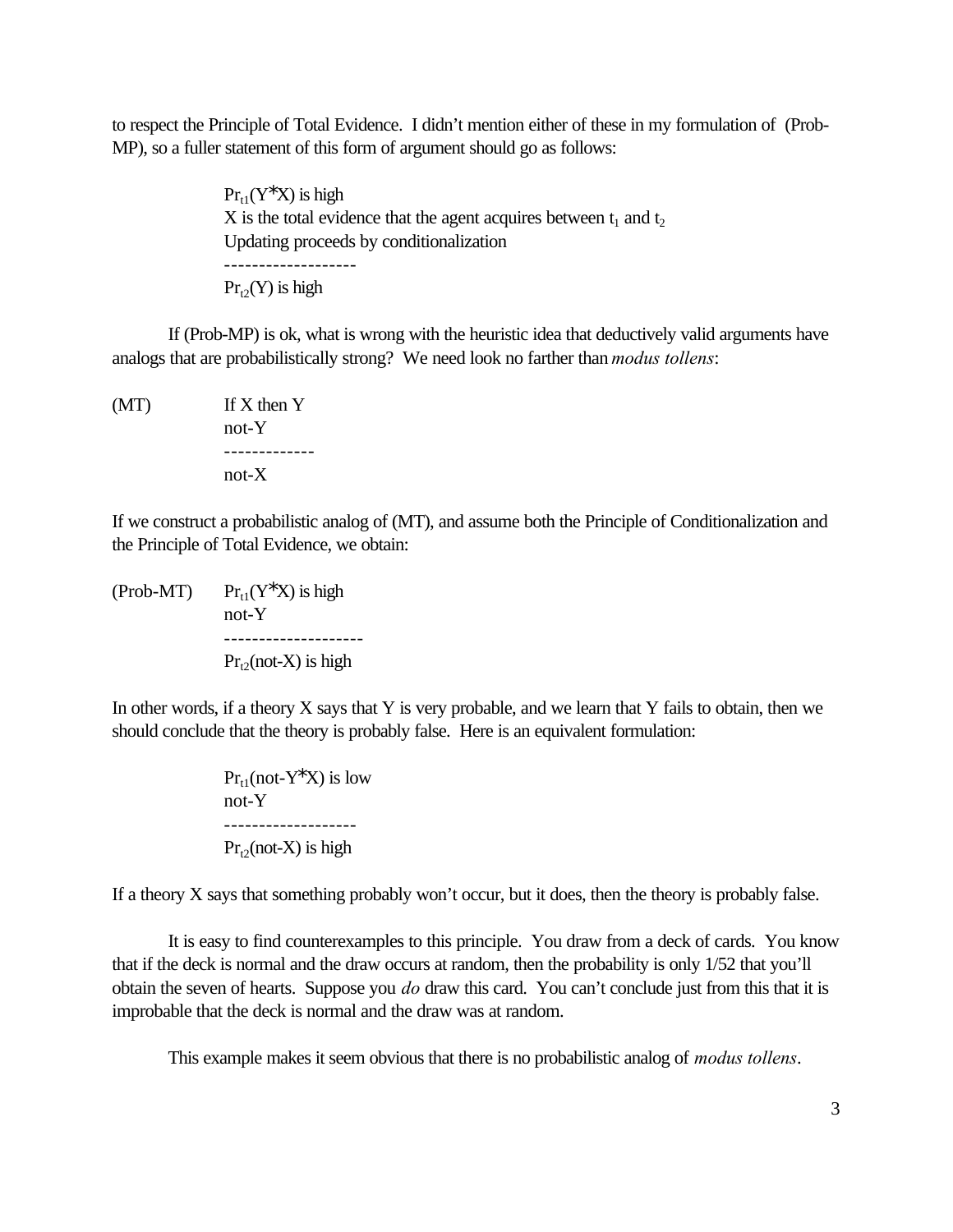However, this feeling of obviousness can fade when we look at other examples in which the relevant probability is far less than 1/52. Consider the following argument proposed by the biologist Richard Dawkins.<sup>4</sup> He is considering what a respectable theory of the origin of life on earth is permitted to say was the probability that life would evolve from nonliving materials:

... there are some levels of sheer luck, not only too great for puny human imaginations, but too great to be allowed in our hard-headed calculations about the origin of life. But ... how great a level of luck, how much of a miracle, *are* we allowed to postulate? ... The answer to our question ... depends upon whether our planet is the only one that has life, or whether life abounds all around the universe.

... the maximum amount of luck that we are allowed to assume, before we reject a particular theory of the origin of life, has odds of one in N, where N is the number of suitable planets in the universe. There is a lot hidden in that word 'suitable' but let us put an upper limit of 1 in 100 billion billion for the maximum amount of luck that this argument entitles us to assume.

Since there are approximately 100 billion billion planets in the universe, Dawkins thinks that we can reject any theory of the origin of life on earth that says that the probability of that event was less than 1/100 billion billion:

Pr(life evolved on earth  $*$  theory  $T$ ) <  $1/100$  billion billion Life evolved on earth ------------------------- Theory T is false

One curious feature of this argument is Dawkins' choice of a lower bound. Why is the number of planets relevant? Perhaps Dawkins is thinking that if " is the *frequency* of life-bearing planets among "suitable" planets (i.e., planets on which it is possible for life to evolve), then the true *probability* of life's evolving on earth must also be ". There is a mistake here, which we can identify by examining how actual frequency and probability are related. With small sample size, it is perfectly possible for these quantities to have very different values; consider a fair coin that is tossed three times and then destroyed. However, Dawkins is obviously thinking that the sample size is very large, and here he is right that the actual frequency provides a good estimate of the probability. It is interesting that Dawkins tells us to reject a theory if the probability it assigns is too *low*, but why doesn't he also say that we should reject it if the probability it assigns is too *high*? The reason, presumably, is that we cannot rule out the possibility that our planet was not just suitable but *highly conducive* to the evolution of life. However, this point cuts both ways. Although " is the *average* probability that a suitable planet will have life evolve, different suitable planets still might have different probabilities; some planets may have values that are greater than " while others may have values that are lower. Dawkins' lower bound assumes *a priori* that the earth was above average; this is a mistake that might be termed the "Lake Woebegone Fallacy."5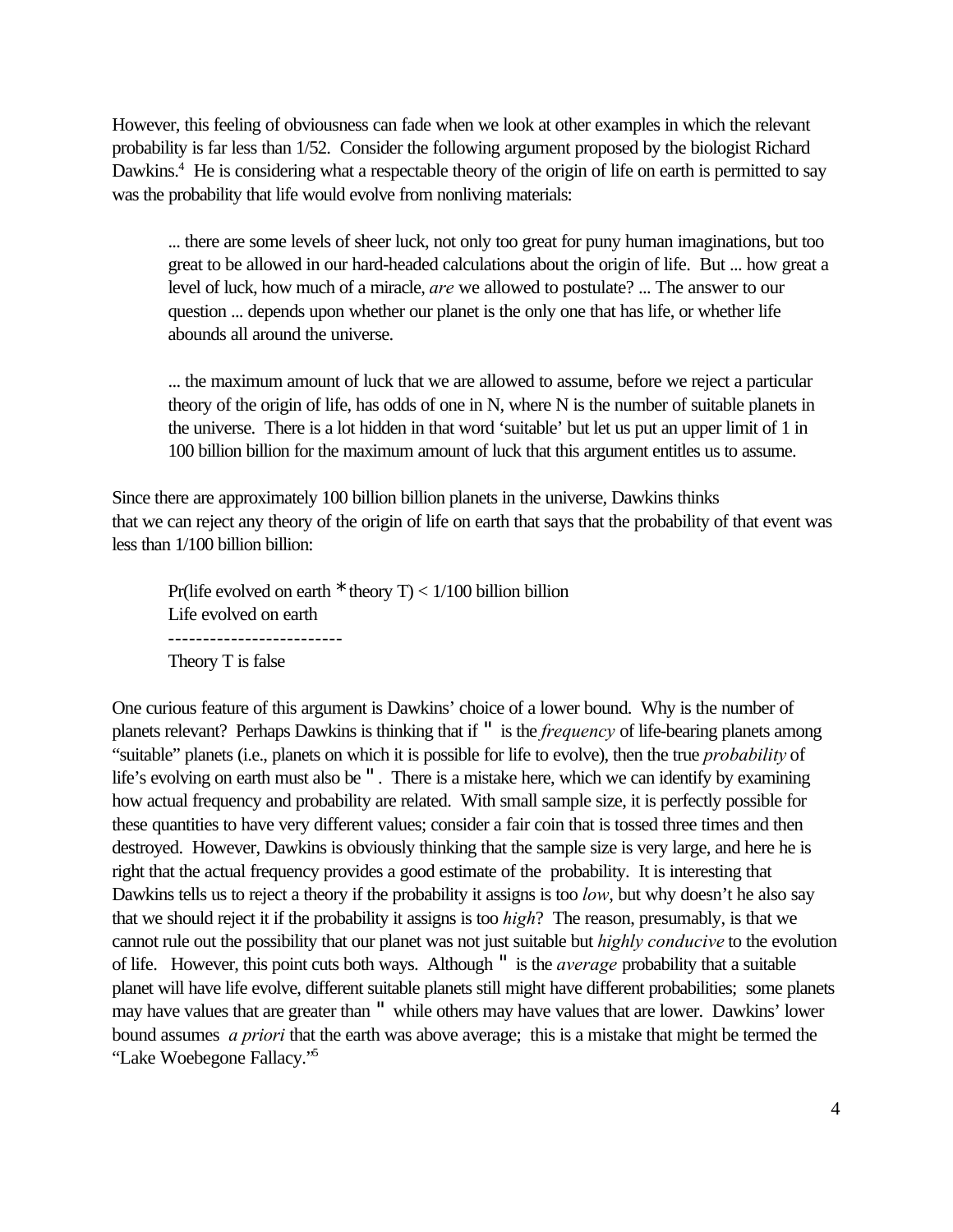There's a general reason why no probabilistic version of *modus tollens* is to be had. Theories that make good probabilistic predictions about lots of events will typically say that the *conjunction* of those events has a very low probability. Even if  $Pr(E_1^* T)$ ,  $Pr(E_2^* T)$ , ...,  $Pr(E_n^* T)$ are each high (but less than unity),  $Pr(E_1 \& E_2 \& \dots \& E_n^*T)$  will be very low, if the  $E_i$ 's are sufficiently numerous and are probabilistically independent of each other, conditional on T. Consider a roulette wheel in which we distinguish only double-zero and not-double-zero as possible outcomes. A perfectly satisfactory theory of this device might say that the probability of double-zero is 1/38 and the probability of not-double-zero is 37/38 on each spin. Suppose we spin the wheel 3800 times and obtain a sequence of outcomes in which there are 100 double zero's. The probability of this exact sequence of outcomes is  $(1/38)^{100}(37/38)^{3700}$ , which is a tiny number. The fact that the theory assigns this outcome a very low probability hardly suffices to reject the theory.<sup>6</sup>

The accompanying table depicts the asymmetry between *modus ponens* and *modus tollens* for which I have argued. I assume that the riders concerning the Principle of Conditionalization and the Principle of Total Evidence are in place. There is a "smooth transition" between probabilistic and deductive *modus ponens*; the minor premiss ("X") either ensures that Y is true, or makes Y very probable, depending on how the major premiss is formulated. In contrast, there is a radical discontinuity between probabilistic and deductive *modus tollens*. The minor premiss ("not-Y") guarantees that X is false in the one case, but has no implications whatever about the probability of X in the other.

| ############<br>#    | <b>Deductive</b>                                      | Probabilistic                                                               |
|----------------------|-------------------------------------------------------|-----------------------------------------------------------------------------|
| <b>Modus Ponens</b>  | If $X$ then $Y$<br>X<br><b>VALID</b><br>Y             | $Pr_{t1}(Y^*X)$ is high<br>X<br><b>VALID</b><br>$Pr_{t2}(Y)$ is high        |
| <b>Modus Tollens</b> | If $X$ then $Y$<br>$not-Y$<br><b>VALID</b><br>$not-X$ | $Pr_{t1}(Y^*X)$ is high<br>$not-Y$<br><b>INVALID</b><br>$Pr_{t2}(X)$ is low |

**Table Caption**: Although *modus ponens* has a probabilistic analog, *modus tollens* does not.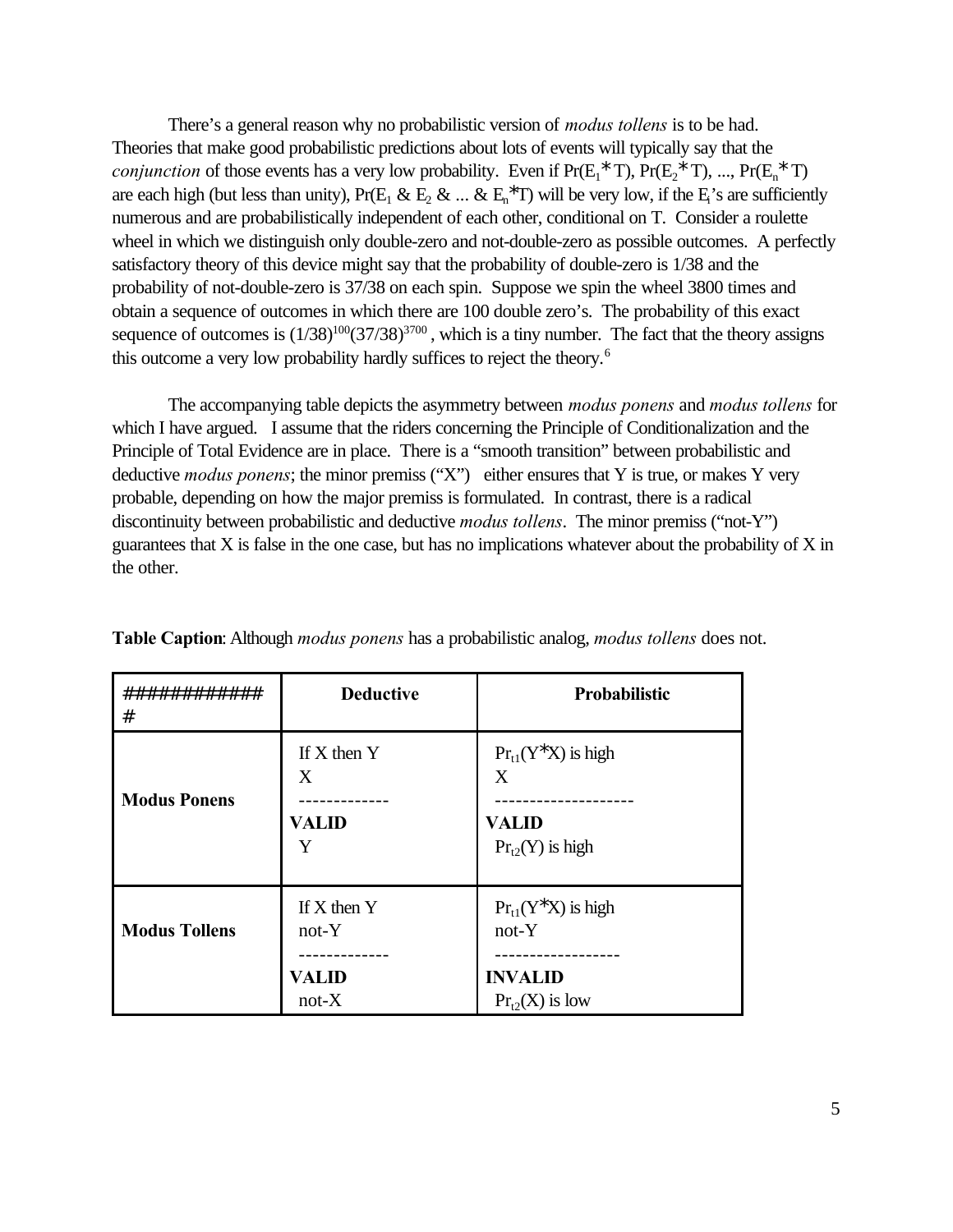Given that probabilistic *modus tollens* is invalid, there is a fallback position that we should consider. Perhaps if a theory says that an event is very improbable, but the event happens anyway, then the event counts as *evidence against* the theory. The event doesn't allow you to conclude that the theory is false, nor even that it has a low probability, but maybe the event lowers whatever probability you had assigned the theory before:

 $Pr_{t1}(Y^*X)$  is low Y -------------------  $Pr_{t2}(X)$  is lower than  $Pr_{t1}(X)$ 

Whereas (Prob-MT) allows you to draw a conclusion about the *absolute value* of X's probability (it is *low*), the present proposal is that your conclusion should merely be *comparative* (X's probability is *lower* than it was before). This principle also is wrong, as a nice example from the statistician Richard Royall<sup>7</sup> illustrates: Suppose I send my valet to bring me one of my urns. I want to test the hypothesis that the urn he returns with contains 2% white balls. I draw a ball and find that it is white. Is this evidence against the hypothesis? It may not be. Suppose I have only two urns – one of them is as described, while the other contains 0.0001% white balls. In this instance, drawing a white ball is evidence *in favor* of the hypothesis, not evidence *against*.

Royall's example brings out an important feature of the concept of evidence. To say whether an observation is evidence for or against a hypothesis, we have to know what the other hypotheses are that we should consider. The evidence relation is to be understood in terms of the idea of  $discription$ <sup>8</sup> E is evidence for or against the hypothesis  $H_1$  only relative to an alternative hypothesis  $H_2$ . For evidence to be evidence, it must discriminate between the competing hypotheses. Another way to put this point is by saying that the evidence relation is ternary, not binary. The right concept to consider is "E favors  $H_1$  over  $H_2$ ," not "E is evidence for (or against) H." It needs to be understood that this thesis is restricted to hypotheses that do not deductively entail observations; if H entails E, and E fails to obtain, then E rules out (and hence disconfirms) H.

The idea that evidence is essentially a comparative concept is often associated with the *Law of Likelihood*: 9

Evidence E favors hypothesis  $H_1$  over hypothesis  $H_2$  if and only if  $Pr(E^* H_1) > Pr(E^* H_2).$ 

Notice that the absolute values of  $Pr(E^* H_1)$  and  $Pr(E^* H_2)$  don't matter here; all that matters is how they compare. The Likelihood Principle does not tell you what to believe nor does it even indicate which hypothesis has the higher probability of being true. It merely assesses the weight of the evidence at hand.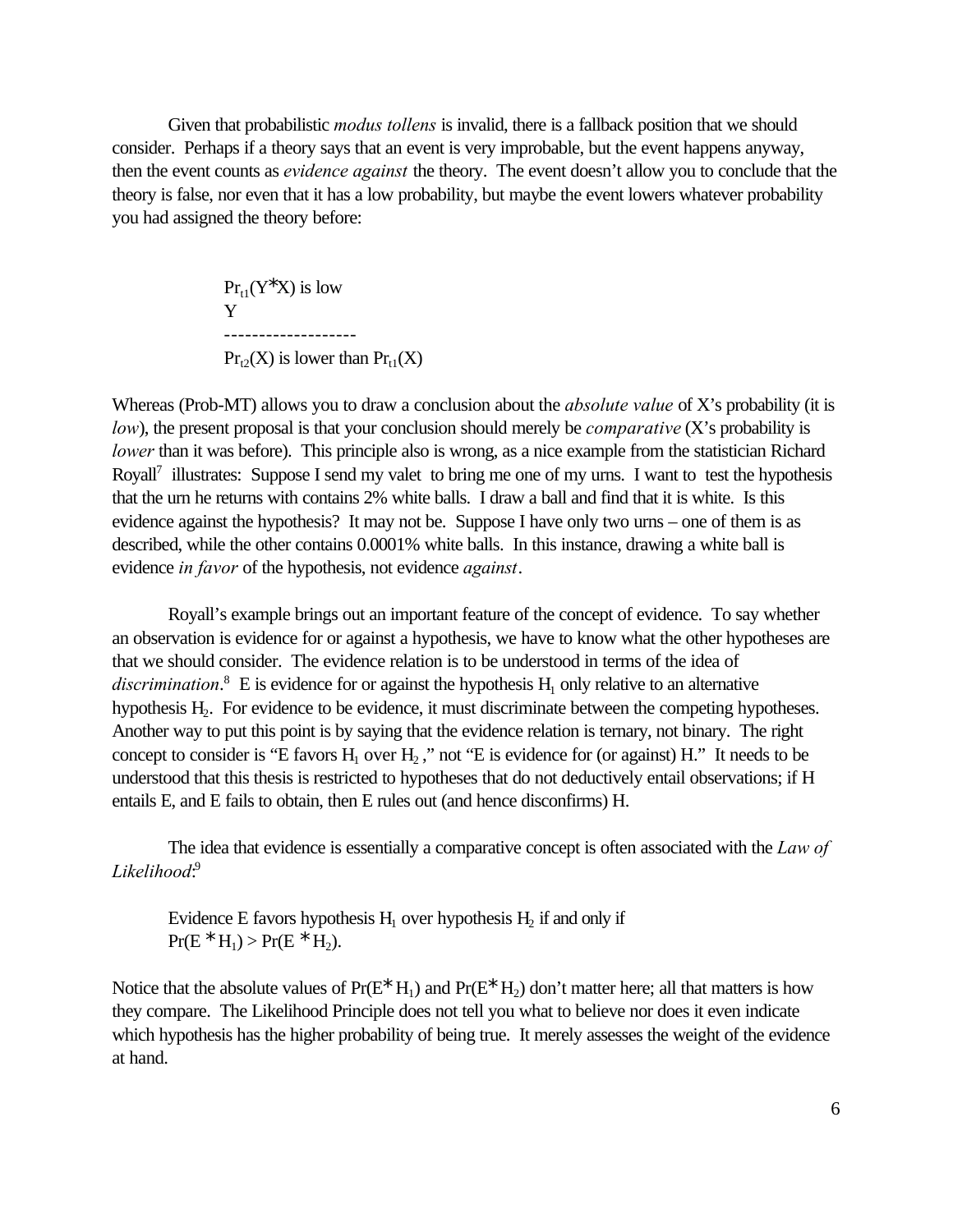I say that the thesis that evidence is comparative is often "associated with" the Likelihood Principle, not that the two are essentially connected. There are two reasons for this. The first is that the Likelihood Principle, taken at its word, does not rule out the possibility that one can talk about the evidence for or against a given hypothesis without reference to alternative hypotheses. True, advocates of "likelihoodism"<sup>10</sup> have endorsed the Likelihood Principle and have also insisted that evidence is essentially comparative, but this just shows that likelihoodism goes beyond the letter of the Law of Likelihood. The second reason is that there are theories of evidence that depart from the dictates of likelihoodism but nonetheless agree that the evidence relation is ternary rather than binary. For example, standard Neyman-Pearson statistical theory (interpreted evidentially) tells one how to deal with the possibility of both "type 1" and "type 2" errors, and this entails that *two* hypotheses are being assessed,<sup>11</sup> not just *one*.

I don't want to give the impression that the comparative conception of evidence is universally endorsed in science. Unfortunately, there is a statistical methodology that is sometimes used that purports to assess how evidence bears on a single hypothesis. This is the theory, due to R.A. Fisher, of significance testing. The story of the valet and the two urns already suggests what is wrong with this approach, but let me add another example to help flesh out the picture a bit. Consider the hypothesis that a coin is fair. If the coin is tossed a large number of times (say, 1000 times), there will be  $2^{1000}$ possible sequences of heads and tails that might occur. If the hypothesis that the coin is fair is true, then each of these exact sequences has the same tiny probability (namely  $(1/2)^{1000}$ ) of occurring. Yet, it seems utterly wrong to say that each outcome would count as evidence against the hypothesis.<sup>12</sup> To make sense of what it means to test this hypothesis about the coin, we need to say what the alternative hypotheses are; if the alternative hypothesis one wishes to consider is that the coin is strongly biased in favor of heads, then sequences in which there are large numbers of tails count as evidence *in favor* of the hypothesis that the coin is fair; but if the alternative one wishes to consider is that the coin is strongly *biased against* heads, precisely the opposite interpretation of that observation would be correct. Fisher remarked that when a theory says that what one has observed is very improbable, that one's conclusion should take the form of a "... simple disjunction. Either an exceptionally rare chance has occurred, or the theory ... is not true."<sup>13</sup> There is nothing wrong with this point; the mistake is to think that this disjunction entails that one has obtained evidence against the theory.

This is not the place to present a systematic critique of Fisherian significance testing (under the interpretation of the method that equates the improbability of E if H is true with the strength of the evidence against H). That critique has been developed in several places already,  $^{14}$  and no adequate response has been provided. So let us take stock. The first conclusion is that there is no probabilistic analog of *modus tollens*. This should be uncontroversial. Separate from this thesis about arguments that draw conclusions about the *probabilities* of hypotheses is the thesis I have defended about *evidence*: *Assessing whether an observation counts as evidence for or against a hypothesis must consider alternative hypotheses and what they predict about the observation.* As noted above, this comparative thesis is restricted to hypotheses that don't deductively entail observational claims, but merely confer probabilities on them. In discussing the Law of Likelihood, I mentioned that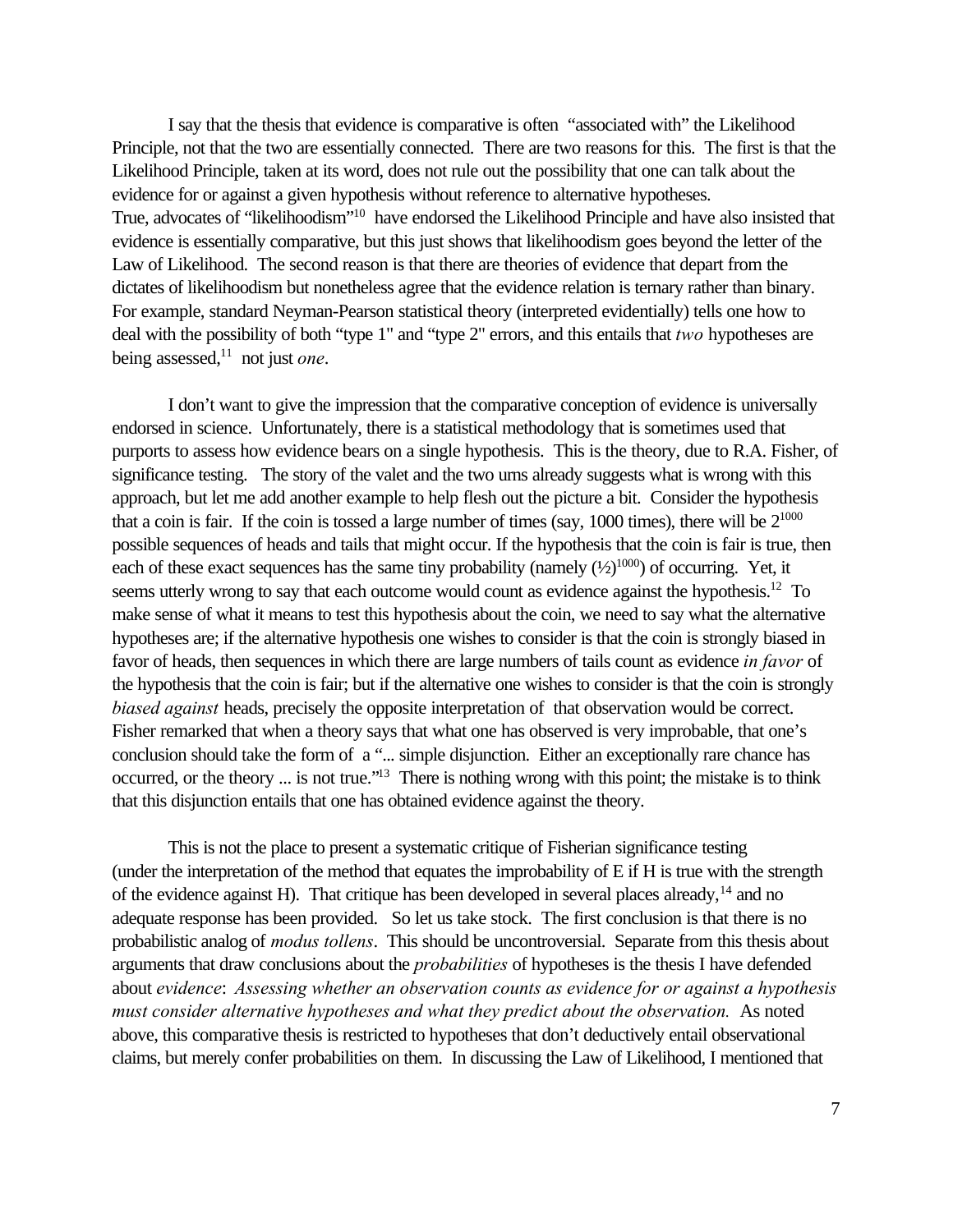this principle does not tell you which hypotheses to accept or reject. However, if the acceptance or rejection of hypotheses requires the accumulation of evidence *pro* and *con*, then the comparative principle just stated provides a simple but important lesson about acceptance.<sup>15</sup>

These points about probability reasoning allow us to identify the central deficiency in the Intelligent Design (ID) movement. "Intelligent design" is the label that Michael Behe, William Dembski, and Philip Johnson prefer so that their position will not be confused with old-fashioned creationism.<sup>16</sup> The term "creationism" suggests the idea of *special* creation -- a denial of the claim that all life on earth is genealogically related; ID theorists don't endorse the idea of special creation – that each species (or "basic kind of organism") was separately created by an intelligent designer. Rather, their beef with evolutionary theory concerns the power of natural selection to produce complex adaptations. Behe is the pointman here, arguing that traits that exhibit "irreducible complexity" pose an in-principle difficulty for evolutionary theory and, indeed, for any theory that limits itself to mindless natural processes. The vertebrate eye, for example, exhibits irreducible complexity because all of its many parts must be arranged *just so* if the eye is to perform the function of allowing the organism to see. For this reason, Behe's argument isn't different in form from Paley's.<sup>17</sup> The novelty in Behe's presentation consists in his choice of examples. Behe thinks that basic features of biochemistry, such as the machinery that drives the bacterial flagellum and the mechanisms that get blood to coagulate, are irreducibly complex. Just as earlier creationists complained that an organism would gain no benefit from having 10% of an eye or wing, Behe argues that having 10% of the clotting process would be useless.

There are a number of philosophical and scientific objections that might be considered in connection with Behe's argument. Before I move on to my main complaint, I need to mention the fact that Behe equivocates between the process of gradual natural selection, taken on its own, and "evolutionary processes" construed more broadly. "Darwinian gradualism," taken in its strict sense, requires the steady accumulation of modifications, each conferring a small benefit. This means that 10% of a wing has to represent an advantage compared with 9%, if this type of selection is to transform a population from one in which all individuals have no wings at all to one in which all have 100% of a wing.<sup>18</sup> On the other hand, it is important to recognize that evolutionary theory countenances many processes additional to that of pure Darwinian gradualism. For example, since the theory is probabilistic, it is perfectly possible for a population to move from each individual's having 9% of a wing to each individual's possessing 10%, even if the latter state represents no selective advantage. This is called "random genetic drift." My point here is not that this transition is *probable*, but that it is *possible*, according to the theory. Behe is correct that the pure process of Darwinian gradualism cannot lead a wing to evolve if the fitnesses are those described in lines 2 or 3 in the accompanying figure, and that the monotonic increase depicted in line 1 is required. However, he concludes from this that "evolutionary theory" cannot explain the emergence of traits whose fitnesses conform to lines 2 and 3; this does not follow and it is not correct.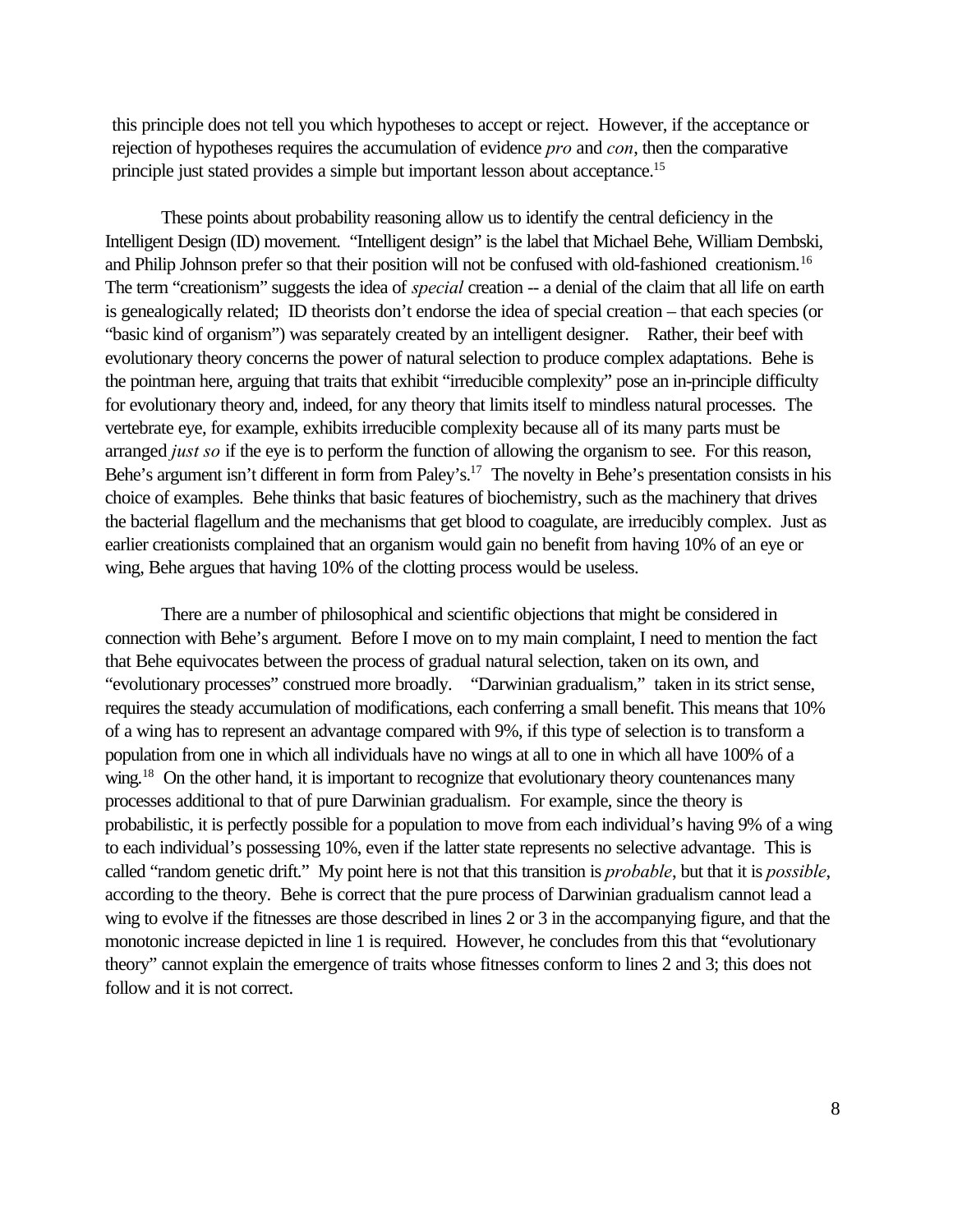**Figure Caption**: What are the fitness consequences of having *n*% of a wing or eye, as opposed to having (*n*-1)%? According to line 1, each small increase represents an increase in fitness. According to line 2, having more and more of the trait makes no difference in fitness until a threshold (*t*) is crossed. Line 3 also depicts a threshold effect, but here having more of the wing or eye is deleterious, not neutral, until the threshold is crossed. Evolution via the pure process of Darwinian gradualism requires the monotonic increase that line 1 exhibits, and cannot occur if the fitnesses are those represented by lines 2 or 3. However,

vacillation sometimes occurs on the same page. Consider the following passage:



evolutionary theory countenances processes additional to that of "pure Darwinian gradualism," so, in fact, the theory say that it *is* possible for the trait to evolve under all three scenarios.

-------------------------------------------------------------------------------------------

The objection to Behe's argument that I want to focus on here concerns the type of reasoning he employs against evolutionary theory and in favor of the hypothesis of intelligent design. Behe repeatedly vacillates between using a deductive and a probabilistic *modus tollens* against evolutionary theory. The

-------------------------------------------------------------------------------------------

... I have shown why many biochemical systems cannot be built up by natural selection working on mutations: no direct, gradual route exists to these irreducibly complex systems ... There is no magic point of irreducible complexity at which Darwinism is logically impossible. But the hurdles for gradualism become higher and higher as structures are more complex, more interdependent (p. 203).

Behe's first sentence says that irreducible complexity *cannot arise* by Darwinian processes; however, the next two assert, more modestly, that irreducibly complex features are *improbable* on the Darwinian model and that they become more improbable the more complex they are. I hope it is clear from what I've said earlier why this shift is important. If evolutionary theory really did have the deductive consequence that organisms *cannot* have features that are irreducibly complex, then that theory would have to be false, if such features exist. But what if the theory merely entailed that irreducibly complex features are very improbable? Would the existence of such features show that the theory is improbable? Would it follow that the theory is disconfirmed by those observations? Would it follow that these features provide evidence in favor of intelligent design? The answers to all these questions are the same – *no*. There is no probabilistic analog of *modus tollens*.

In addition to rejecting evolutionary explanations, Behe advances the positive thesis that the biochemical systems he describes in loving detail "were designed by an intelligent agent" (p. 204). However, for these details to favor intelligent design over mindless evolution, we must know how probable those details are under each hypothesis. This is the point of the Law of Likelihood. Behe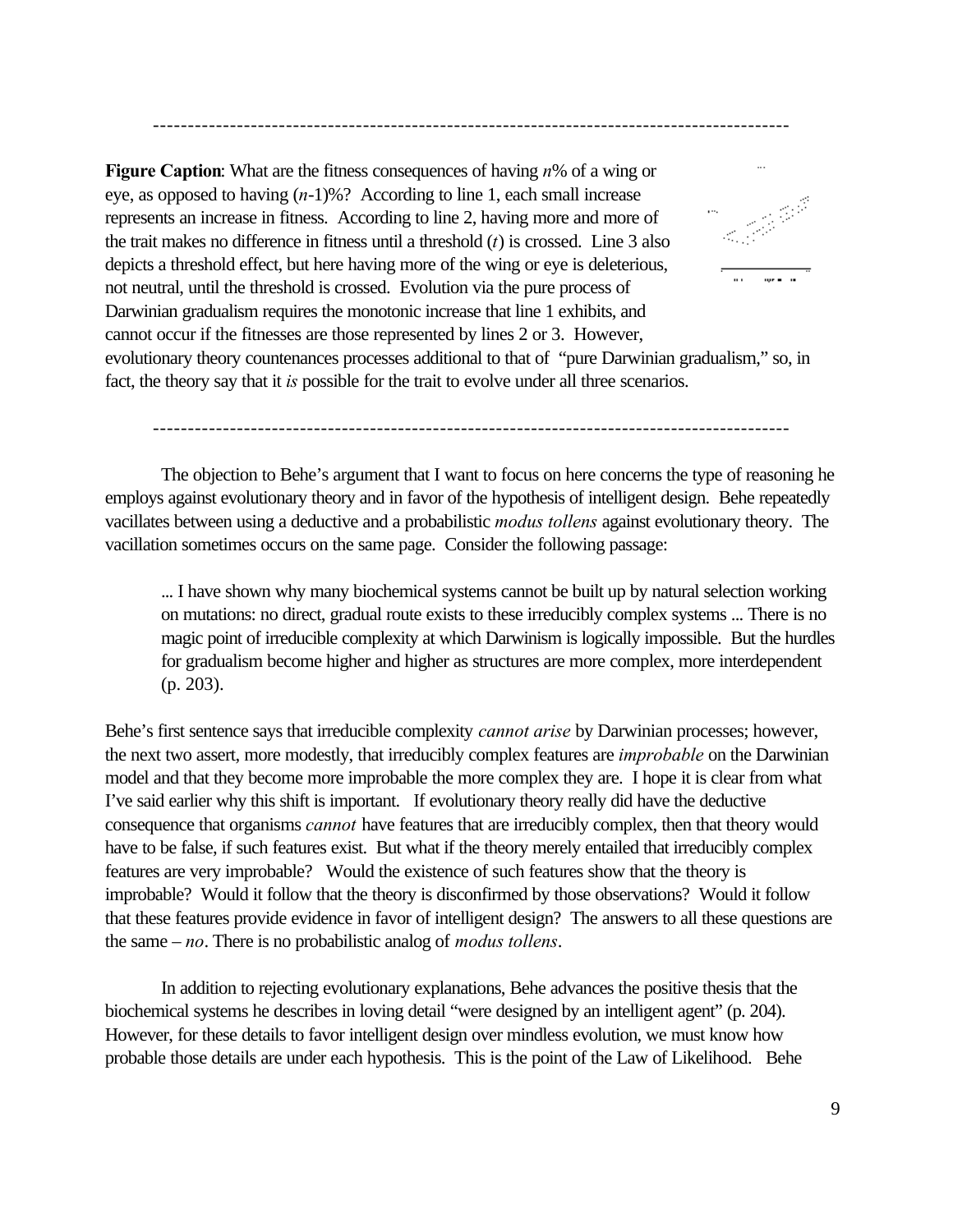asserts that these details are very improbable according to evolutionary theory, but how probable are they according to the hypothesis of intelligent design? It is here that we encounter a great silence. Behe and other ID theorists spend a great deal of time criticizing evolutionary theory, but they don't take even the first steps towards formulating an alternative theory of their own that confers probabilities on what we observe. If an intelligent designer built the vertebrate eye ,or the bacterial flagellum, or the biochemical cascade that causes blood to clot, what is the probability that these devices would have the features we observe? The answer is simple – *we do not know*. We lack knowledge of what this putative designer's intentions would be if he set his mind to constructing structures that perform these functions.

The sad fact about ID theory is that there is no such theory. Behe argues that evolutionary theory entails that adaptive complexity is very improbable, Johnson rails against the dogmatism of scientists who rule out *a priori* the possibility of supernatural explanation, and Dembski tries to construct an epistemology in which it is possible to gain evidence for the hypothesis of design without ever having to know what, if anything, that hypothesis predicts. A lot goes wrong in each of these efforts,<sup>19</sup> but notice what is not even on the list.

Intelligent design theorists may feel that they have already stated their theory. If the *existence* of the vertebrate eye is what one wishes to explain, their hypothesis is that an intelligent designer constructed the vertebrate eye. If it is the *characteristics* of the vertebrate eye (the fact that it has features  $F_1, F_2, ..., F_n$ ), rather than its mere existence, that one wants to explain, their hypothesis is that an intelligent designer constructed the vertebrate eye with the intention that it have features  $F_1, F_2, ..., F_n$ and that this designer had the ability to bring his plan to fruition. Notice that both of these formulations of the hypothesis of intelligent design simply build into that hypothesis the observations whose explanation we seek. The problem with this strategy is that the same game can be played by the other side. If the evolutionary hypothesis is formulated by saying "evolution by natural selection produced the vertebrate eye" or by saying that "evolution by natural selection endowed the eye with features  $F_1, F_2, ..., F_n$ ," then it too entails the observations.

To avoid trivializing the problem in this way, we should formulate the observations so that they are *not* built into the hypotheses we want to test. This can be achieved by organizing the problem as follows:

- (O) The vertebrate eye has features  $F_1, F_2, ..., F_n$ .
- (ID) The vertebrate eye was created by an intelligent designer.
- (ENS) The vertebrate eye was the result of evolution by natural selection.

Behe claims that (O) has a low probability according to the (ENS) hypothesis. My complaint is that we do not know what the probability of (O) is according to (ID). If an intelligent designer made the eye, perhaps he would have been loathe to give it the features we observe. Or perhaps he would have aimed at producing those very characteristics.<sup>20</sup> The single sentence stated in  $(ID)$  does not a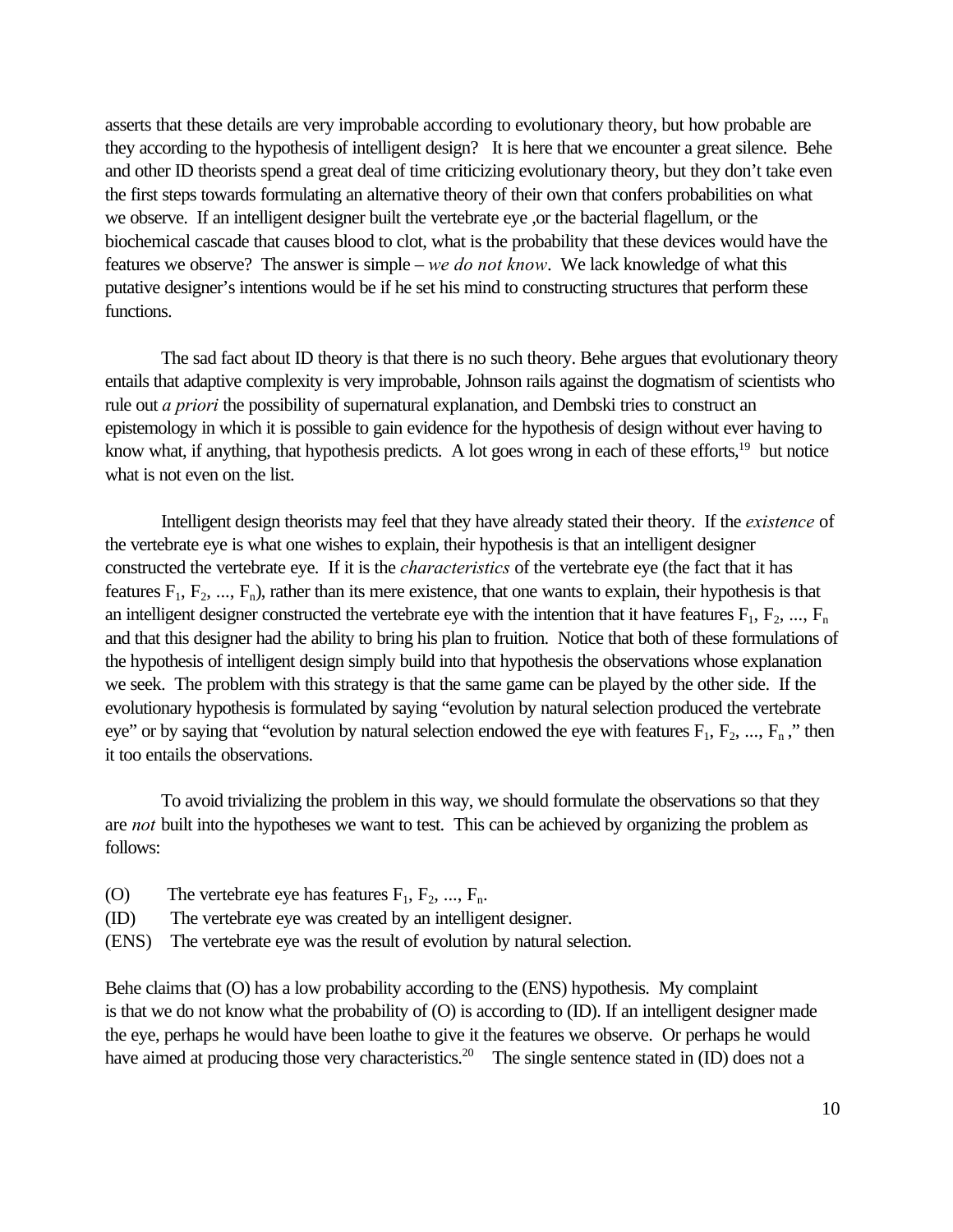theory make. This problem is not solved by simply *inventing* assumptions about the putative designer's goals and abilities; what is needed is information about the putative designer(s) that is independently attested. Without that information, the theory makes no predictions about the eye or about the other examples of "irreducible complexity" that Behe discusses. And without those predictions, the intelligent design movement can provide no evidence against the evolutionary hypothesis.

After concluding that evolutionary theory cannot explain adaptations that are irreducibly complex, Behe briefly broaches the subject of whether some "as-yet-undiscovered natural process" might be the explanation. Here is his analysis:

No one would be foolish enough to categorically deny the possibility ... [however] if there is such a process, no one has a clue how it would work. Further, it would go against all human experience, like postulating that a natural process might explain computers ... In the face of the massive evidence we do have for biochemical design, ignoring that evidence in the name of a phantom process would be to play the role of the detectives who ignore an elephant (pp. 203- 204).

Notice that Behe claims that there is "massive evidence for biochemical design," but what *is* that evidence? It seems to consist of two facts, or alleged facts – that evolutionary theory says that irreducibly complex adaptations have low probabilities and that no one has yet formulated any other theory restricted to mindless natural processes that could be the explanation. However, if the comparative principle about evidence stated earlier is correct, this "evidence" is no evidence at all.

After evolutionary theory and "as-yet-undiscovered natural process[es]" are swept from the field, Behe immediately concludes that the biological mechanisms whose details he has described

... were designed by an intelligent agent. We can be as confident of our conclusion for these cases as we are of the conclusions that a mousetrap was designed, or that Mt. Rushmore or an Elvis poster were designed ... Our ability to be confident of the design of the cilium or intracellular transport rests on the same principles as our ability to be confident of the design of anything: the ordering of separate components to achieve an identifiable function that depends sharply on those the components (p. 204).

Behe is right that the nonbiological examples he cites favor hypotheses of intelligent design over hypotheses that postulate strictly mindless natural processes, but he is wrong about the reason and wrong to think that biochemical adaptations can be assimilated to the same pattern. In the case of mousetraps, Mount Rushmore, and Elvis posters, we are confident about intelligent design because we have strong evidence for *human* intelligent design. We know that all of these objects are just the sorts of things that human beings are apt to make. The probability of their having the features we observe, on the hypothesis that they were made by intelligent human designers, is fairly large, whereas the probability of their having those features, if they originated by chance, is low. The likelihood inference is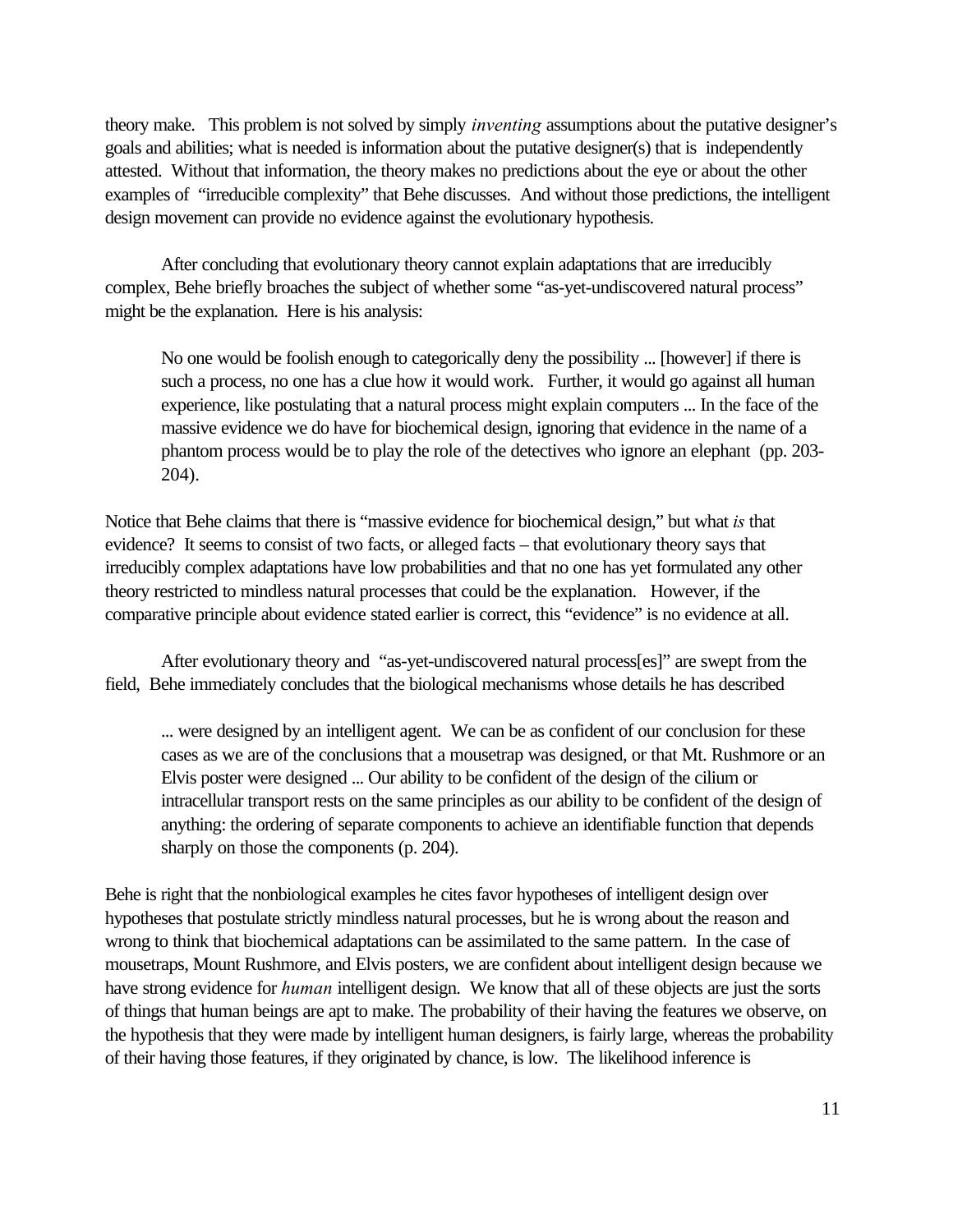unproblematic. But the probability that the bacterial flagellum would have the features we observe, or that the mechanism for blood clotting would have its observed features, if *human beings* somehow made those devices, is very very low. ID theorists therefore are led to consider possible *non*human designers – indeed, possible designers who are *supernatural.* Some of these *possibilia* would, if they existed, have goals and abilities that would make it highly probable that these devices have the features we observe; others would not. Averaging over all these possibilities, what is the probability that the device will have the features we observe if it was made by some possible intelligent designer or other? We do not know, even approximately.

Behe would like to be able to identify an observable feature of natural objects that *could not exist* if those objects were produced by strictly mindless processes and that therefore *must* be due to intelligent design (natural or supernatural). There is no such property. It is not *impossible* for irreducibly complex functional features to arise by the evolutionary process of natural selection, which is *not* a random process.<sup>21</sup> Indeed, it isn't even impossible for them to arise by a purely random chance process. This is the simple point made vivid by thinking about monkeys and typewriters and of particles whirling in the void. The next step is to think about the properties that an object *probably will* have if it is made by an intelligent designer and *probably won't* have if it isn't. The problem here is that there are many kinds of possible intelligent designers, and many kinds of possible mindless processes. Is there a property that a natural object probably will have, no matter what sort of possible intelligent designer made it? I am confident that the answer to this question is *no*. Is there a property that it probably won't have, no matter what sort of possible mindless process made it? As for this second question, here I am in agreement with Behe – *we really don't know*. But ignorance does not constitute a reason to reject the possibility that what we observe is due to mindless natural processes that we have not yet considered and conclude that what we observe must be due to intelligent design.

My critique of the intelligent design movement has been based on the comparative principle I stated about evidence – *to say whether an observation counts as evidence against evolutionary theory and in favor of the hypothesis of intelligent design, one must know what each predicts about the observation*. I have challenged intelligent design theorists to produce a theory that has implications about the detailed examples of "irreducible complexity" that Behe describes. However, there is another response that intelligent design theorists might contemplate. This is to deny the comparative principle itself. Dembski has seized this horn of the dilemma.<sup>22</sup> If he succeeds in developing an epistemology of this sort (so far he has not), the way will be paved for an unprecedented result in the history of science – the rejection of a logically consistent theory that confers probabilities on observations, but does not entail them, and its replacement by another, without its needing to be said what the replacing theory predicts.

## **Notes**

1. My thanks to Branden Fitelson, Alan Hajek, and Terry Sullivan for helpful discussion.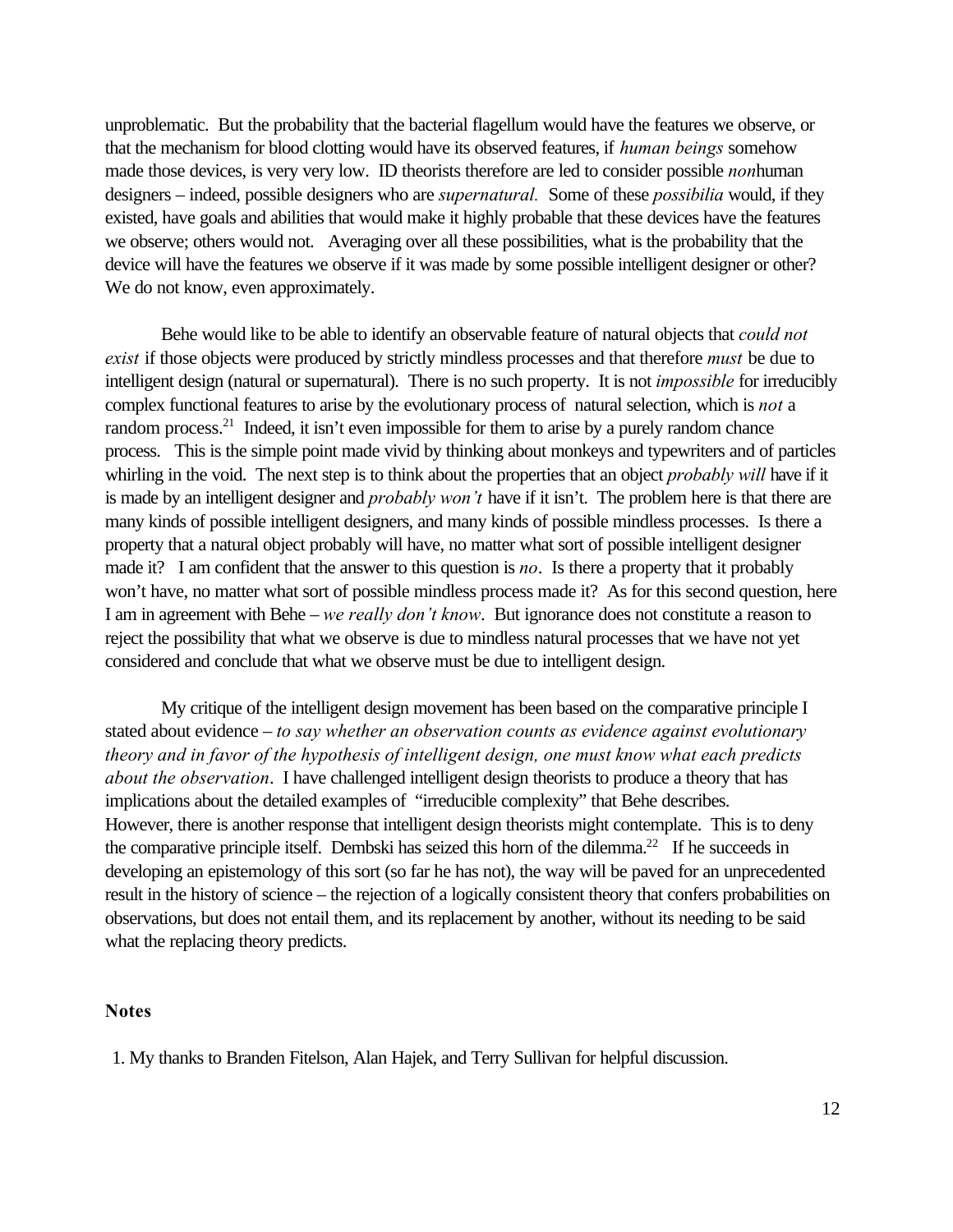2. One needed refinement is that the number of mutually exclusive and collectively exhaustive propositions be finite. When this fails, a probability of unity is not the same as necessity, and a probability of zero is not the same as impossibility. If I randomly choose a fraction that is between 0 and 1, the probability that I'll choose 13/345 is zero, but it isn't impossible that I'll choose that number. 3. The principle of conditionalization assumes that acquiring evidence involves becoming certain that various propositions are true. If we are never entitled to be certain about the truth values of observation reports, then a new rule for updating is needed. This is supplied by the idea of Jeffreyconditionalization; see Richard Jeffreys, *The Logic of Decision* (Chicago: University of Chicago Press, 1983). This point does not invalidate the claim that (Prob-MP) is correct; it merely points to a limit on its applicability.

4.See Richard Dawkins, *The Blind Watchmaker* (New York: Norton, 1986), pp. 144-146. 5. See Elliott Sober, "The Design Argument." In W. Mann (ed.), *Blackwell Companion to the Philosophy of Religion* (Oxford: Blackwell, 2003). Also available at the following URL: http://philosophy.wisc.edu/sober.

6. This conclusion cannot be evaded by saying that the theory entails that obtaining approximately 100 double zero's in 3800 spins is highly probable. The Principle of Total Evidence says that we have to use *all* of the evidence available in evaluating theories, not just part. Theories also entail that tautologies will be true, and tautologies are part of every data set, but this is no reason to set aside the total evidence and focus just on the tautologies that the evidence entails.

7.See Richard Royall, *Statistical Evidence – A Likelihood Paradigm* (Boca Raton, FL: Chapman and Hall, 1997), p. 67.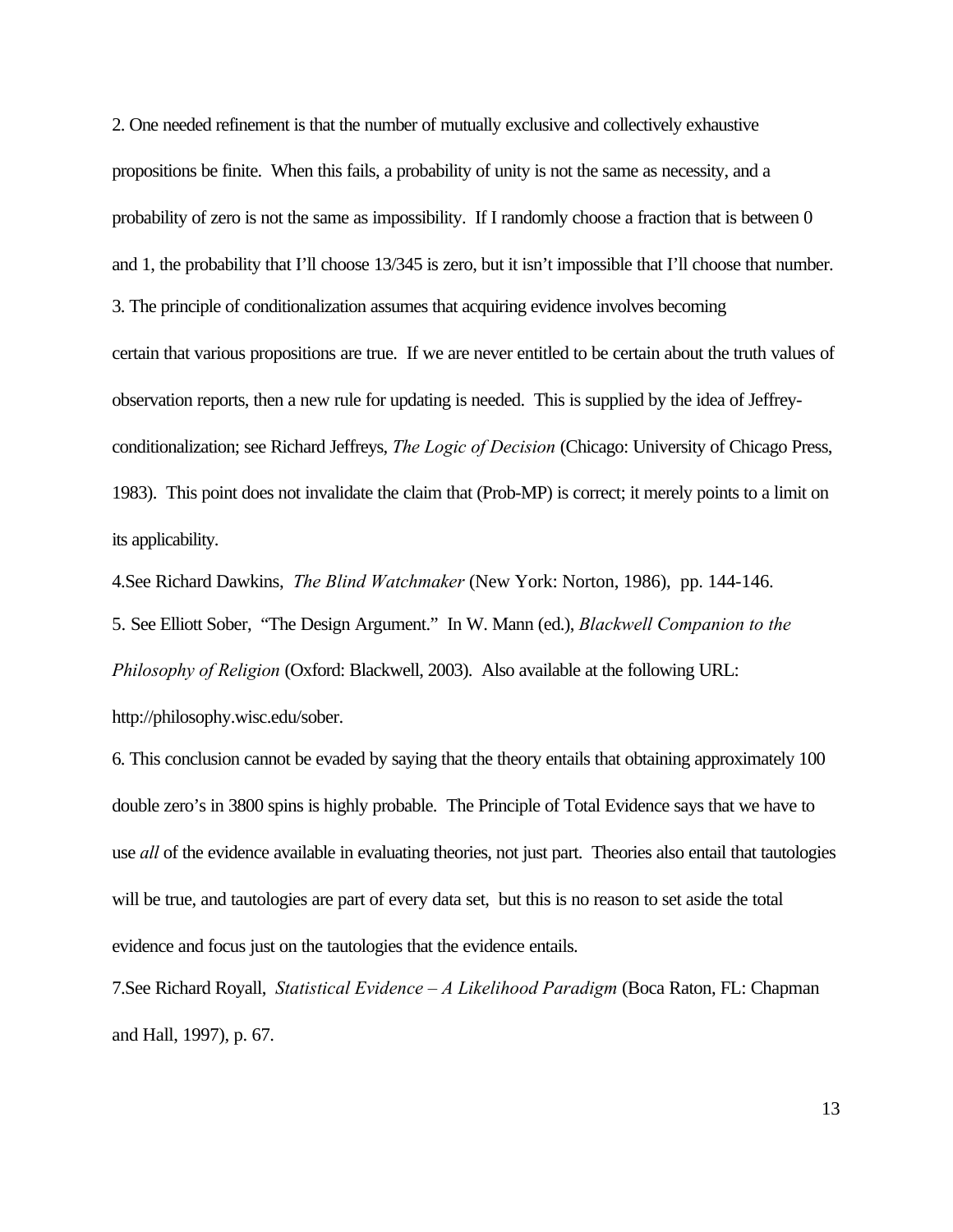8. Elliott Sober, "Testability," *Proceedings and Addresses of the APA* 73 (1999): 47-76.

Also available at the following URL: http://philosophy.wisc.edu/sober.

9.See Ian Hacking, *The Logic of Statistical Inference* (Cambridge: Cambridge University Press,

1965), Anthony Edwards, *Likelihood* (Cambridge: Cambridge University Press, 1972), and Richard Royall, *op cit*.

10. Anthony Edwards, *op cit*, Richard Royall, *op cit*, and Elliott Sober, *op cit*.

11. See Richard Royall, *op cit*, chapter 2 for discussion.

12. See Ian Hacking, *op cit,* p. 85. For some alternative formulations of the Fisherian idea, and objections, see Richard Royall, *op cit*, chapter 3.

13. R.A. Fisher, R., *Statistical Methods and Scientific Inference* (New York: Hafner. 1959, 2nd edition), p. 39.

14. See Ian Hacking, *op cit*, Anthony Edwards, *op cit*, and Richard Royall, *op cit.*

15. The present point about the comparative character of evidence can be connected with the earlier argument about probabilistic *modus tollens* by considering the fact that every deductively invalid argument can be turned into a valid argument by adding premisses. How can this be done in the case of (Prob-MT)? Bayes' Theorem says that  $Pr(H^*O) = Pr(O^* H)Pr(H)/Pr(O)$ . In consequence, the following argument is valid (assuming, as before, that O is the total evidence and that updating proceeds by conditionalization):

 $Pr_{t1}(O^* H)$  is low O  $Pr_{t1}(H)$  #  $Pr_{t1}(O)$ ------------------  $Pr_{t2}(H)$  is low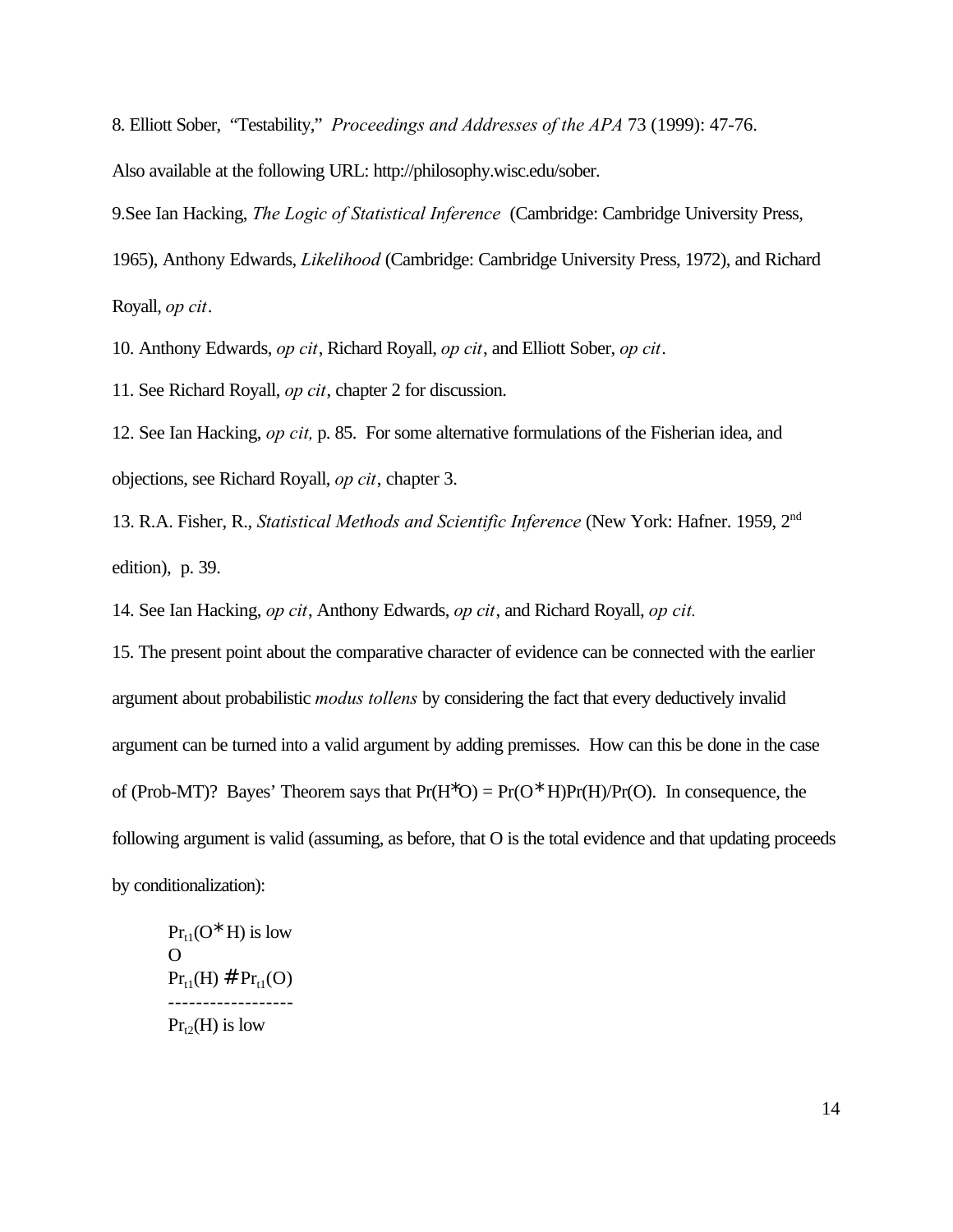The new third premiss is equivalent to

 $Pr_{t_1}(H)[1 - Pr_{t_1}(O^* H)] \# Pr_{t_1}(O^* not-H)Pr_{t_1}(not-H).$ 

Notice that the prior probability and the likelihood of the *alternative* hypothesis (not-H) enters into this formula. The lesson, again, is this: *if you want to argue that H is improbable, based on the fact that H says that what you observe is very improbable, you must have additional information about how probable the observations would be if H were false.*

16.Michael Behe, *Darwin's Black Box* (New York: Free Press, 1996); William Dembski, *The Design Inference* (Cambridge: Cambridge University Press, 1998); Philip Johnson, P., *Darwin on Trial*, (Downers Grove, IL: Intervarsity, 1991).

17. William Paley, *Natural Theology, or, Evidences of the Existence and Attributes of the Deity, Collected from the Appearances of Nature* (London: Rivington, 1802).

18. This problem is apparently more pressing when it comes to wings than it is with respect to eyes. Eyes come in various forms, some far more rudimentary than the vertebrate eye, and it is not at all difficult to see how all these various forms might provide an adaptive advantage; see Richard Dawkins, *Climbing Mount Improbable* (New York: W.W. Norton, 1996), chapter 5. The wing is more puzzling, since 5% of a wing provides no lift at all; being able to fly is a threshold effect. One part of the solution to this problem is to see that the rudimentary beginnings of wings can serve other functions, and that once wing evolution is under way, wings can continue to evolve because they facilitate flight. This is more than just speculation; J. Kingsolver and M. Koehl (in "Aerodynamics, Thermoregulation, and the Evolution of Insect Wings -- Differential Scaling and Evolutionary Change." *Evolution* 39 (1985) 488-504) provide empirical evidence for the claim that insect wings began evolving as devices for